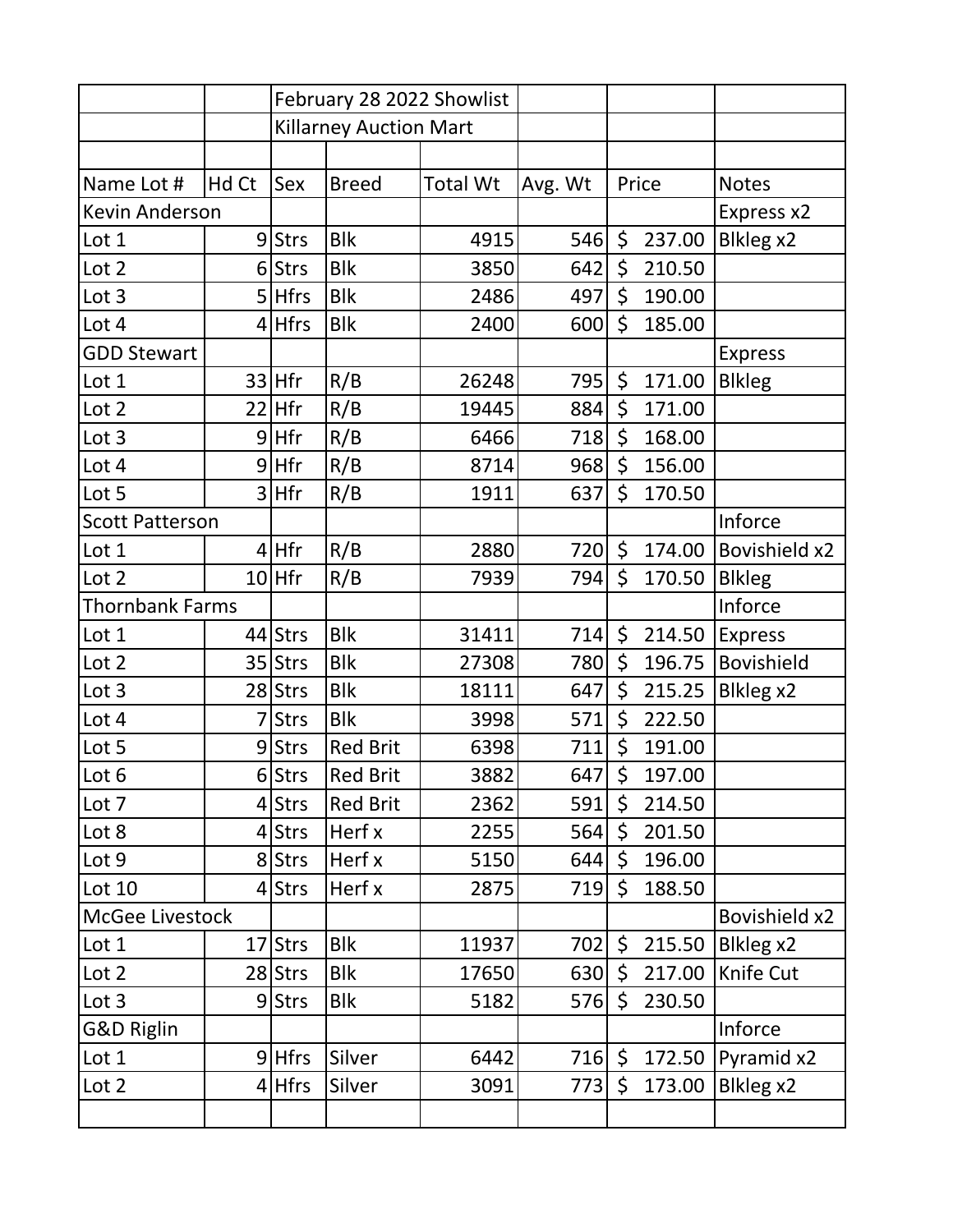| Lakeside Ag Acres      |                                  |             |            |       |     |                |        | Inforce           |
|------------------------|----------------------------------|-------------|------------|-------|-----|----------------|--------|-------------------|
| Lot 1                  |                                  | $4$ Hfrs    | <b>Blk</b> | 3475  | 869 | $\zeta$        | 171.00 | <b>Blkleg</b>     |
| Lot 2                  |                                  | 8 Hfrs      | <b>Blk</b> | 6384  | 798 | \$             | 170.25 |                   |
| Lot 3                  |                                  | $15$ Hfrs   | <b>Blk</b> | 10599 | 707 | \$             | 171.50 |                   |
| Lot 4                  |                                  | 8 Hfrs      | <b>Blk</b> | 5146  | 643 | \$             | 176.00 |                   |
| Lot 5                  |                                  | $5$ Hfrs    | <b>Blk</b> | 3802  | 760 | \$             | 157.00 |                   |
| <b>Fairmount Angus</b> |                                  |             |            |       |     |                |        | <b>Bovishield</b> |
| Lot 1                  |                                  | <b>Strs</b> | <b>Blk</b> | 4861  | 694 | \$             | 210.50 | <b>Blkleg</b>     |
| Lot 2                  |                                  | 8 Strs      | <b>Blk</b> | 4900  | 613 | \$             | 223.00 |                   |
| Paul & Sally Calcott   |                                  |             |            |       |     |                |        | Express x2        |
| Lot 1                  |                                  | 8 Hfr       | R/B        | 5424  | 678 | \$             | 173.50 | Fermicon          |
| Lot 2                  |                                  | $10$ Hfr    | R/B        | 5779  | 578 | \$             | 181.50 | Blkleg x2         |
| Lo <sub>3</sub>        |                                  | $9$ Hfr     | <b>Blk</b> | 6730  | 748 | \$             | 170.00 |                   |
| <b>Dennis Mauthe</b>   |                                  |             |            |       |     |                |        | Inforce           |
| Lot 1                  |                                  | $11$ Strs   | Red        | 8750  | 795 | \$             | 186.50 | Pyramid x2        |
| Lot 2                  |                                  | 6 Strs      | Red        | 3929  | 655 | \$             | 198.00 | Blkleg x2         |
| Lot 3                  |                                  | 11 Strs     | Red        | 8013  | 728 | \$             | 196.00 |                   |
| Lot 4                  |                                  | 8 Strs      | Red        | 5420  | 678 | \$             | 198.00 |                   |
| Rod Durham             |                                  |             |            |       |     |                |        | <b>Express</b>    |
| Lot 1                  |                                  | 5 Strs      | Char       | 4160  | 832 | \$             | 189.00 | Blkleg x2         |
| Lot 2                  |                                  | 6 Strs      | Char       | 4102  | 684 | \$             | 209.50 |                   |
| Lot 3                  |                                  | <b>Strs</b> | Char       | 4468  | 638 | \$             | 217.25 |                   |
| Lot 4                  |                                  | <b>Strs</b> | Red        | 5460  | 780 | \$             | 193.50 |                   |
| Lot 5                  |                                  | 8 Strs      | Red        | 5672  | 709 | \$             | 199.00 |                   |
| Lot 6                  |                                  | 6Hfrs       | Char       | 3602  | 600 | \$             | 182.50 |                   |
| Lot 7                  |                                  | 6 Hfrs      | Char       | 4276  | 713 | \$             | 179.50 |                   |
| Lot 8                  |                                  | 8 Hfrs      | Red        | 5691  | 711 | \$.            | 175.50 |                   |
| Lot 9                  |                                  | $10$ Hfrs   | Red        | 6337  | 634 | $\mathsf{S}^-$ | 181.50 |                   |
| Lot 10                 |                                  | 3 Hfrs      | Red        | 1714  | 571 | \$             | 182.50 |                   |
| <b>Brett Vincent</b>   |                                  |             |            |       |     |                |        | <b>Bovishield</b> |
| Lot 1                  |                                  | 9Strs       | <b>Blk</b> | 6635  | 737 | $\varsigma$    | 194.25 | <b>Blkleg</b>     |
| Lot 2                  |                                  | 5 Strs      | Red        | 3688  | 738 | $\zeta$        | 196.00 |                   |
| Lot 3                  |                                  | 5 Strs      | R/B        | 3987  | 797 | $\mathsf{S}$   | 190.00 |                   |
|                        | <b>G&amp;B Farms/Colin Adams</b> |             |            |       |     |                |        | Pyramid x2        |
| Lot 1                  |                                  | $20$ Strs   | <b>Blk</b> | 16309 | 815 | $\zeta$        | 194.25 | Blkleg x2         |
|                        |                                  |             |            |       |     |                |        | Knife cut         |
|                        |                                  |             |            |       |     |                |        | $VBP +$           |